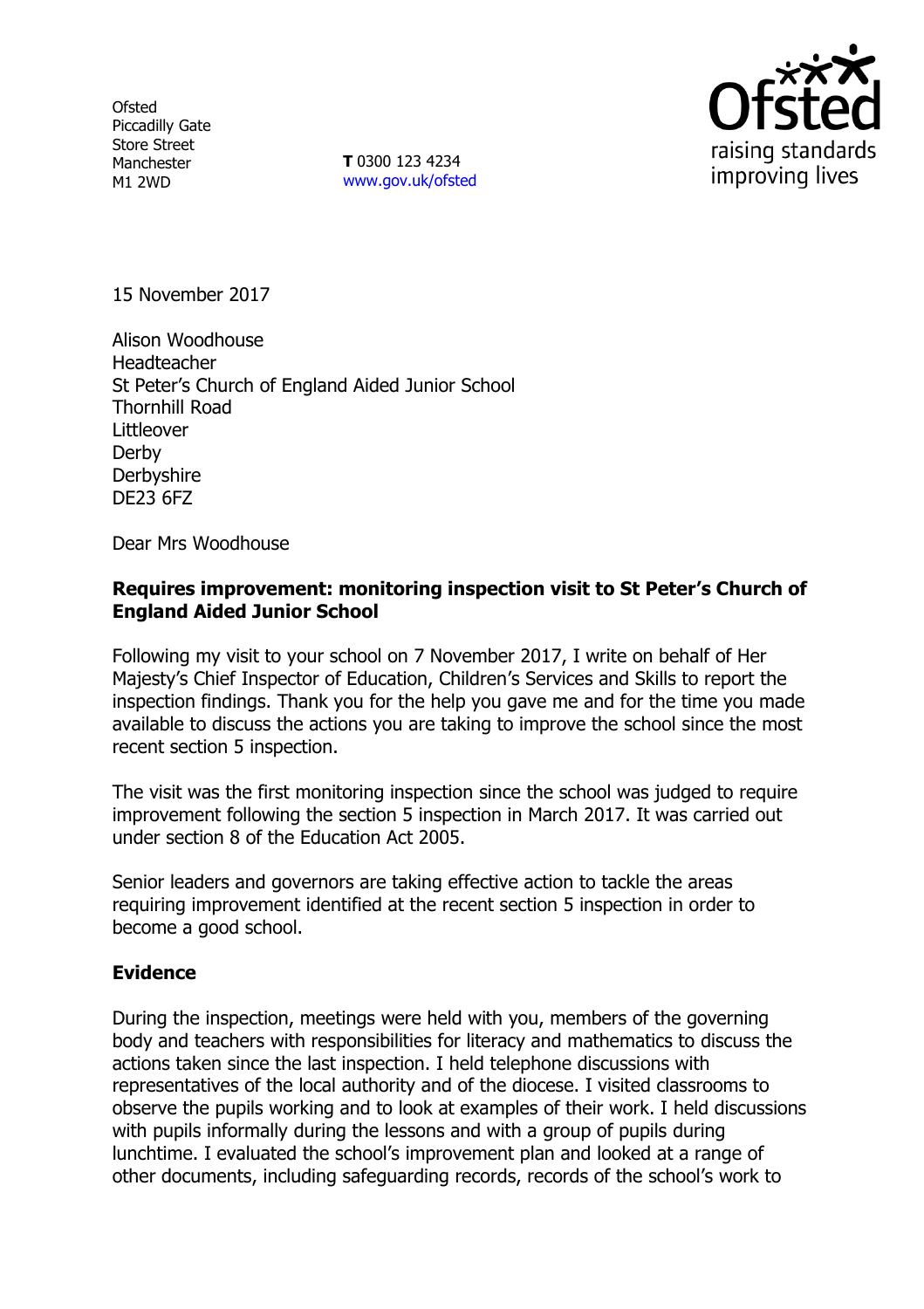

improve the teaching of writing and of mathematics, and information from the school's system for tracking the current progress of the pupils.

# **Main findings**

Working together, you and the governing body have improved the school's development plan. The plan incorporates the issues identified by the inspection in March. It now includes reasonably clear measures by which to judge the effectiveness of the proposed actions. Those measures are set out over regular intervals to allow you and the governors to track the school's progress in making improvements. The plan does not make clear which persons are responsible for ensuring that each of the proposed actions takes place. The omission has the potential to slow the current rate of progress at the school because important developments could 'slip through the net'.

You have put much work into setting up a coherent school-wide approach to assessing the pupils. Though still at an early stage of implementation, the approach is already enabling the teachers to understand more precisely than before how well the pupils are learning. The teachers are now using the information provided by the school-wide system to plan better to meet the particular learning needs of the pupils. As a result, their expectations of what the pupils can and need to do are rising. Furthermore, the teachers are providing the pupils, including the most able pupils, with work that is more challenging than previously.

The pupils with whom I spoke, especially the most able, manifestly, find the work that they are given to be stimulating and sufficiently difficult to give them a sense of achievement and pride in the progress that they are making. The pupils are currently making better progress than previously. That is evident in their work and in the information collected by the school about how well they are doing. This gives an indication that changes that you have made to the way that writing and mathematics are taught are having a beneficial effect.

You have introduced new carefully chosen programmes for teaching writing and mathematics. These approaches have led to noticeably more-consistent teaching. I saw evidence of and heard the pupils speak about a range of opportunities for the pupils to write in different subjects, including history, mathematics and science, and at length. The programme that you have selected for teaching mathematics has ensured that routinely the pupils have opportunities to develop their problemsolving and reasoning skills, more so than was the case previously.

You have obtained effective training for the staff, so that they have been able to put the teaching programmes into practice. The new programmes are helping to improve the pupils' progress. The training provided to date has not covered all of the things that the teachers need to get the most out of the programmes.

The pupils' progress in reading and in mathematics improved notably in 2017.